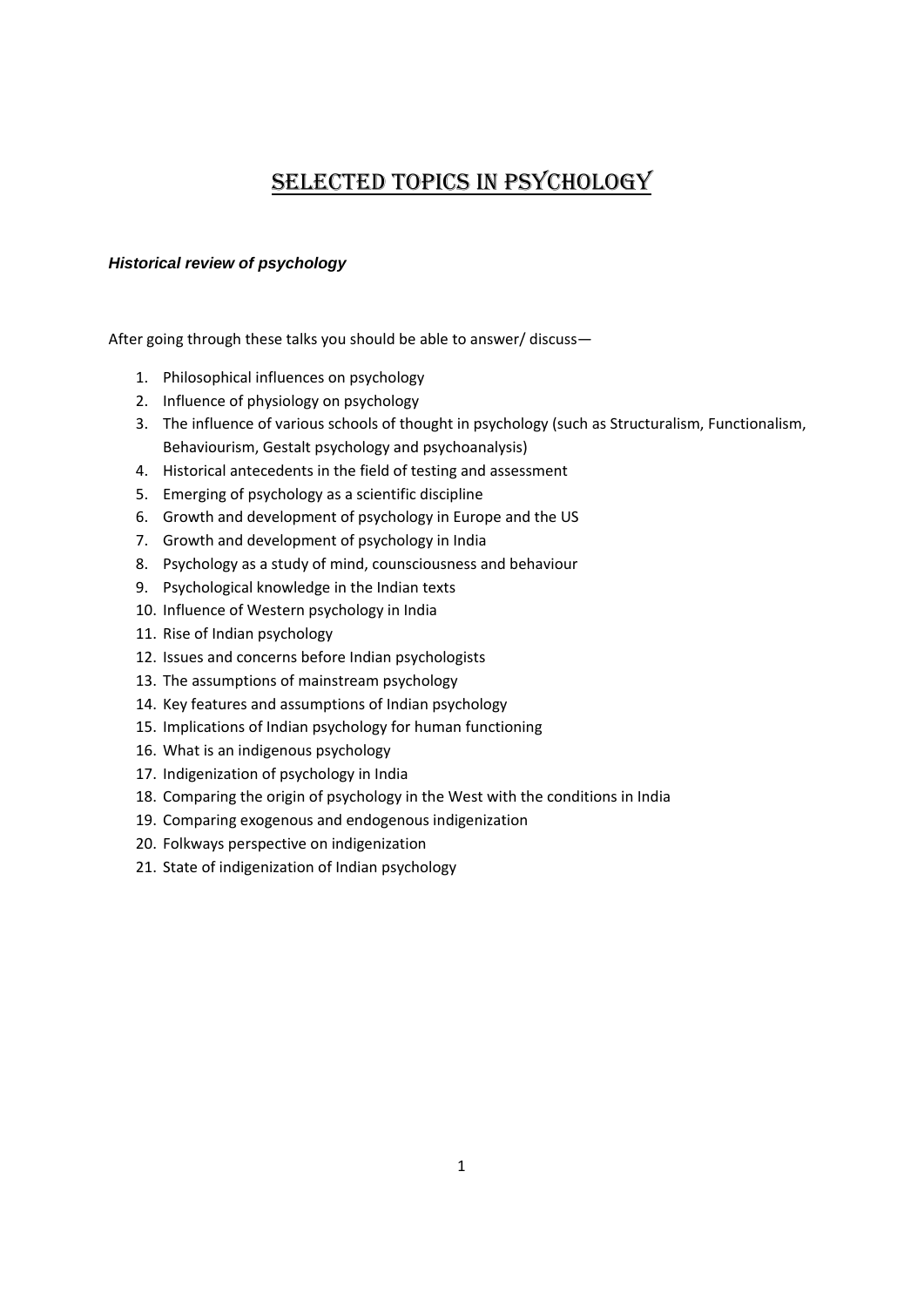## *Society, Culture and Psychology*

- 22. The scientific pursuit of knowledge in disciplinary context
- 23. Explain the interplay of culture and behaviour
- 24. Trends in Indian psychology
- 25. Examining intelligence with an indigenous perspective
- 26. Discuss culture‐psychology interface
- 27. Explanation of 'self' in the mainstream psychology
- 28. Describe culture and self
- 29. The individualistic paradigm of selfhood
- 30. Indian perspective on self
- 31. Issue of morality and culture in psychology
- 32. Social construction of self esteem
- 33. Self and social behaviour
- 34. The effect of culture on behaviour
- 35. Influence of Indian culture on organizational behaviour
- 36. Indian cultural characteristics
- 37. Factors affecting organizational culture in India
- 38. Types of organizational cultures
- 39. How similar attitudes determine attraction
- 40. The influence of attitude on human behaviour
- 41. Attraction as a function of attitude
- 42. Planning experimental testing of a model
- 43. Deriving model after testing hypotheses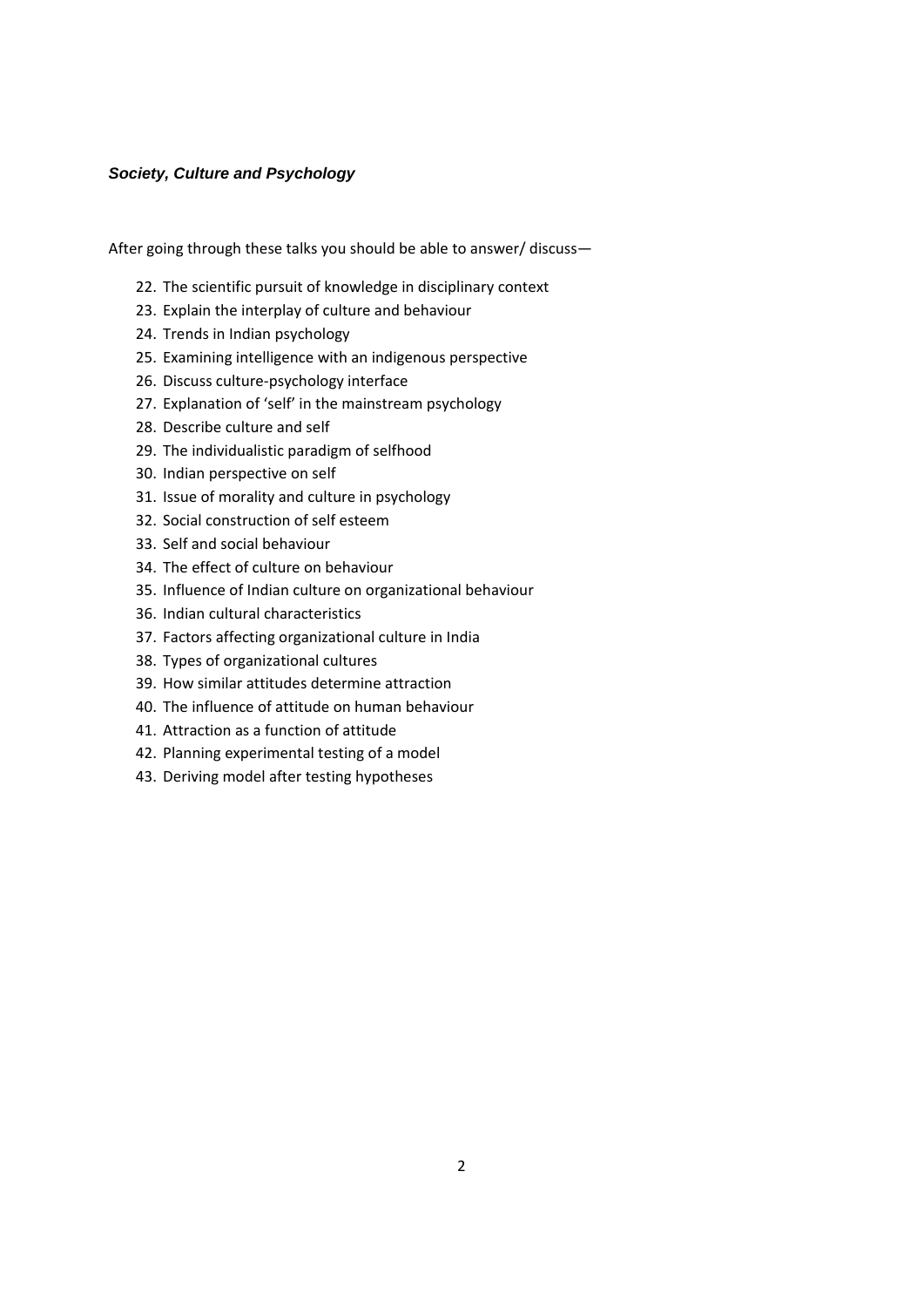### *Health and Well*‐*being*

- 44. Understanding human behaviour in the clinical perspective
- 45. Define wellness
- 46. Nature and dimensions of wellness
- 47. Perceived causes of wellness
- 48. Positive emotions and well‐being
- 49. The Indian perspective on wellness
- 50. Routes to wellness
- 51. Understanding mental health and mental disorders
- 52. The role of nature‐nurture
- 53. Psychological problems concerning the youth
- 54. Critically examining the need for and effectiveness of folk healing traditions in India
- 55. Issues concerning sleep
- 56. Biochemical regulation of sleep and wakeful state
- 57. Sleep disorders